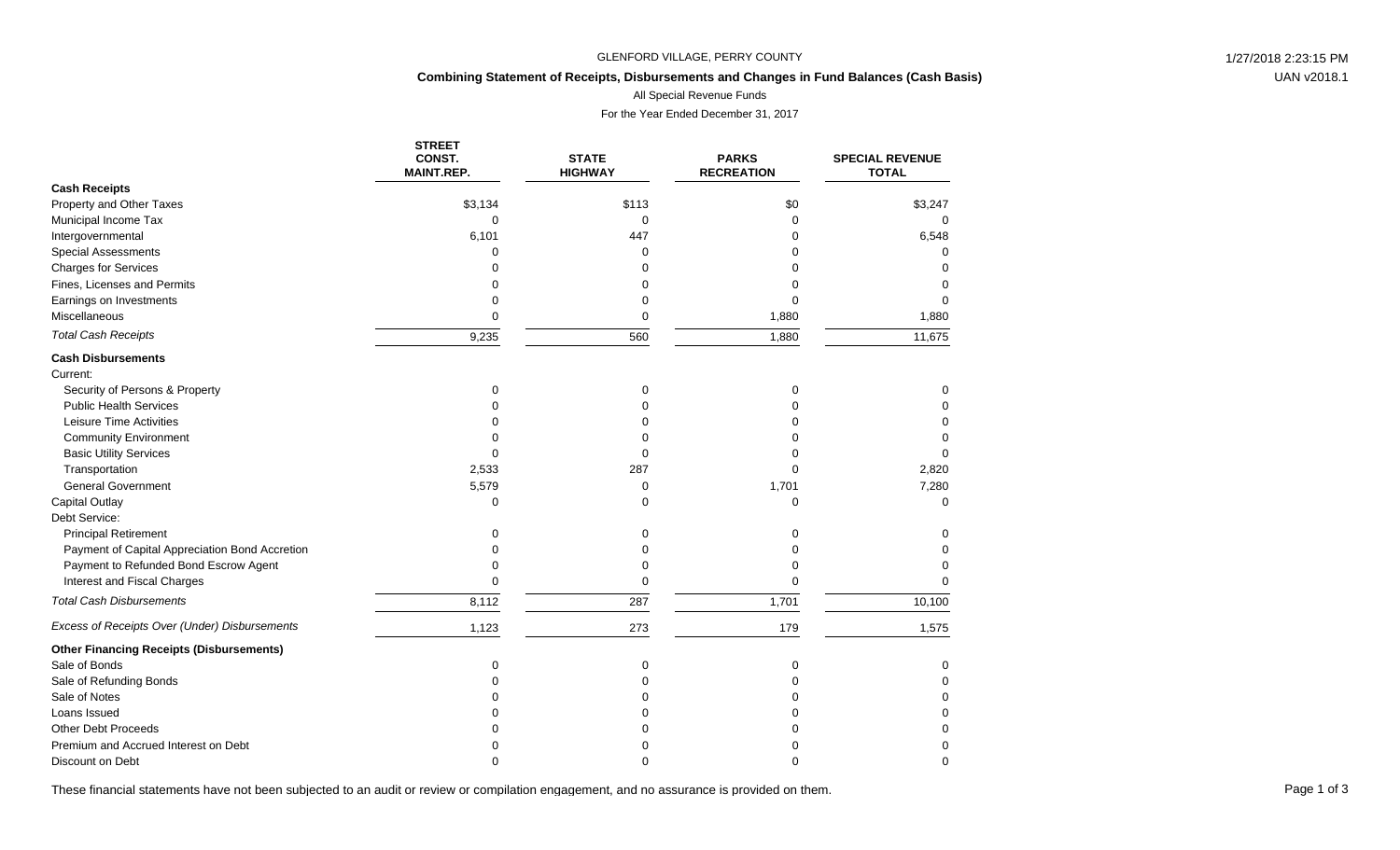### GLENFORD VILLAGE, PERRY COUNTY **1/27/2018** 2:23:15 PM

# **Combining Statement of Receipts, Disbursements and Changes in Fund Balances (Cash Basis)**

All Special Revenue Funds

For the Year Ended December 31, 2017

|                                                       | <b>STREET</b><br>CONST.<br><b>MAINT.REP.</b> | <b>STATE</b><br><b>HIGHWAY</b> | <b>PARKS</b><br><b>RECREATION</b> | <b>SPECIAL REVENUE</b><br><b>TOTAL</b> |
|-------------------------------------------------------|----------------------------------------------|--------------------------------|-----------------------------------|----------------------------------------|
| Payment to Refunded Bond Escrow Agent                 |                                              |                                |                                   |                                        |
| Sale of Capital Assets                                |                                              |                                |                                   |                                        |
| Transfers In                                          |                                              |                                |                                   |                                        |
| <b>Transfers Out</b>                                  |                                              |                                |                                   |                                        |
| Advances In                                           |                                              |                                |                                   |                                        |
| <b>Advances Out</b>                                   |                                              |                                |                                   |                                        |
| <b>Other Financing Sources</b>                        |                                              |                                |                                   |                                        |
| <b>Other Financing Uses</b>                           |                                              |                                |                                   |                                        |
| <b>Total Other Financing Receipts (Disbursements)</b> | ∩                                            |                                |                                   | 0                                      |
| Special Item                                          |                                              |                                |                                   |                                        |
| Extraordinary Item                                    |                                              |                                |                                   |                                        |
| Net Change in Fund Cash Balances                      | 1,123                                        | 273                            | 179                               | 1,575                                  |
| Fund Cash Balances, January 1                         | 14,599                                       | 10,965                         | 6,418                             | 31,982                                 |
| Fund Cash Balances, December 31                       |                                              |                                |                                   |                                        |
| Nonspendable                                          | 0                                            | O                              |                                   | <sup>0</sup>                           |
| Restricted                                            | 15,722                                       | 11,238                         |                                   | 26,960                                 |
| Committed                                             |                                              |                                | 6,597                             | 6,597                                  |
| Assigned                                              |                                              |                                |                                   |                                        |
| Unassigned (Deficit)                                  |                                              |                                |                                   |                                        |
| Fund Cash Balances, December 31                       | \$15,722                                     | \$11,238                       | \$6,597                           | \$33,557                               |